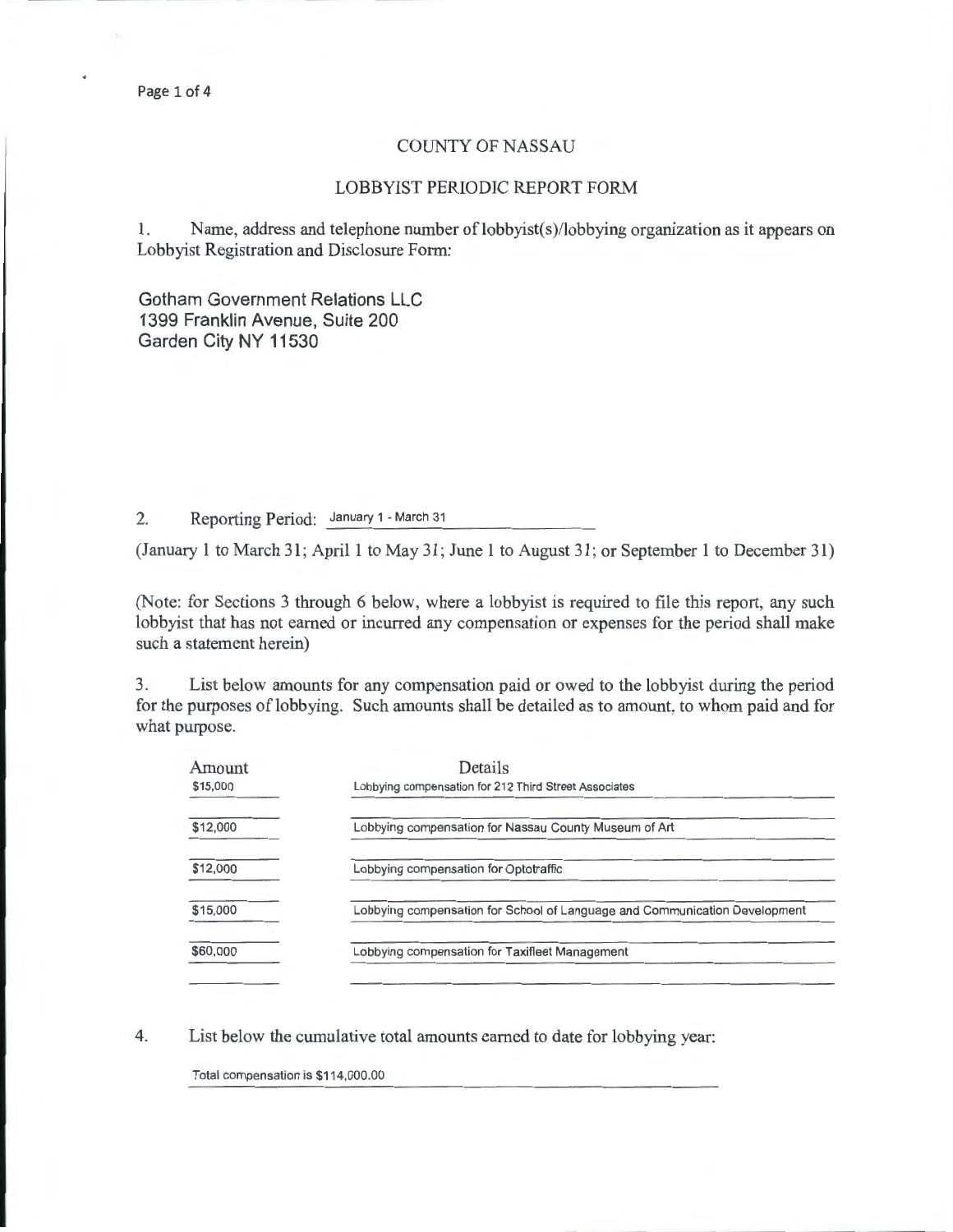Page 2 of 4

5. List below amounts for any expenses expended or incurred by the lobbyist during the period for the purposes of lobbying. Such amounts shall be detailed as to amount, to whom paid and for what purpose.

| Amount                            | Details<br>No expenses this period |
|-----------------------------------|------------------------------------|
|                                   |                                    |
|                                   |                                    |
| the company's company's company's |                                    |
|                                   |                                    |
|                                   |                                    |

6. List below the cumulative total amounts expended to date for lobbying year:

Not applicable

(In lieu of completing 7 through 10 below, you may attach a copy of your Lobbyist Registration and Disclosure Form, provided the information has not changed.)

7. List whether and where the lobbyist(s)/lobbying organization is registered as a lobbyist (e.g. Nassau County, New York State):

Federal, New York State, New Jersey State, New York City, Nassau County, and Suffolk County

8. Name, address and telephone number of client(s) by whom, or on whose behalf, the lobbyist is retained, employed or designated.

1. 212 Third Street Associates LLC Phone: 631-924-0008; Address: 900 South Oyster Bay Rd, Hicksville NY 11801 2. Taxifleet Management Phone: 718-779-5000 ; Address: 54-11 Queens Blvd, Woodside NY 11377 3. Nassau County Museum of Art Phone: 516-484-9338 ; Address: 1 Museum Dr, Roslyn NY 11576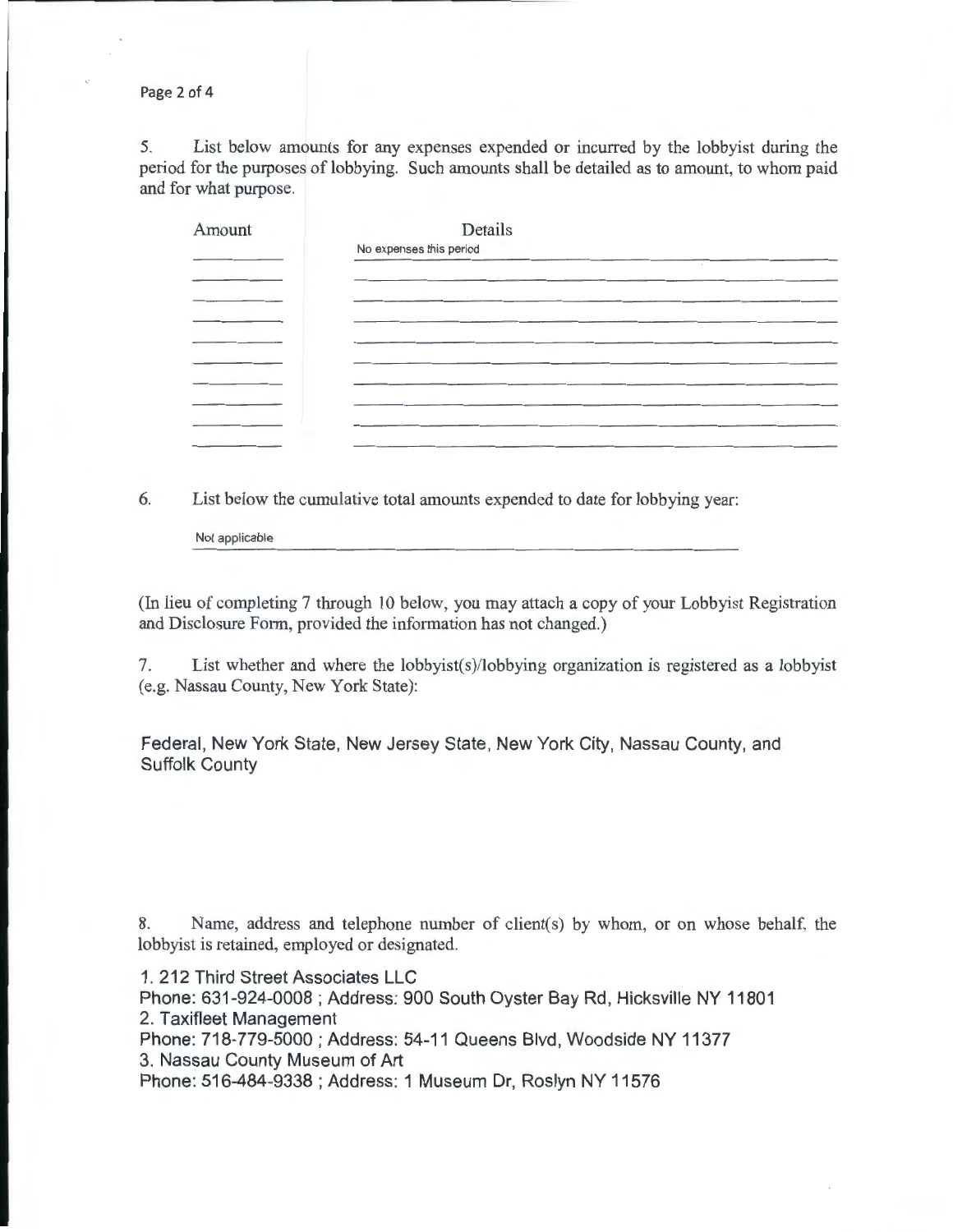## 4. Optotraffic

Phone: 301-459-2603 ; Address: 9418 Annapolis Rd, Lanham MD 20706

5. School of Language and Communication Development Phone: 516-609-2000 ; Address: 100 Glen Cove Rd, Glen Cove NY 11542

9. Describe lobbying activity conducted, or to be conducted, in Nassau County, and identify client(s) for each activity listed, during the Reporting Period.

Government Contract and Procurement- Optotraffic

10. The name of persons, organizations or governmental entities before whom the lobbyist has lobbied during the period.

Chief Deputy County Executive Rob Walker